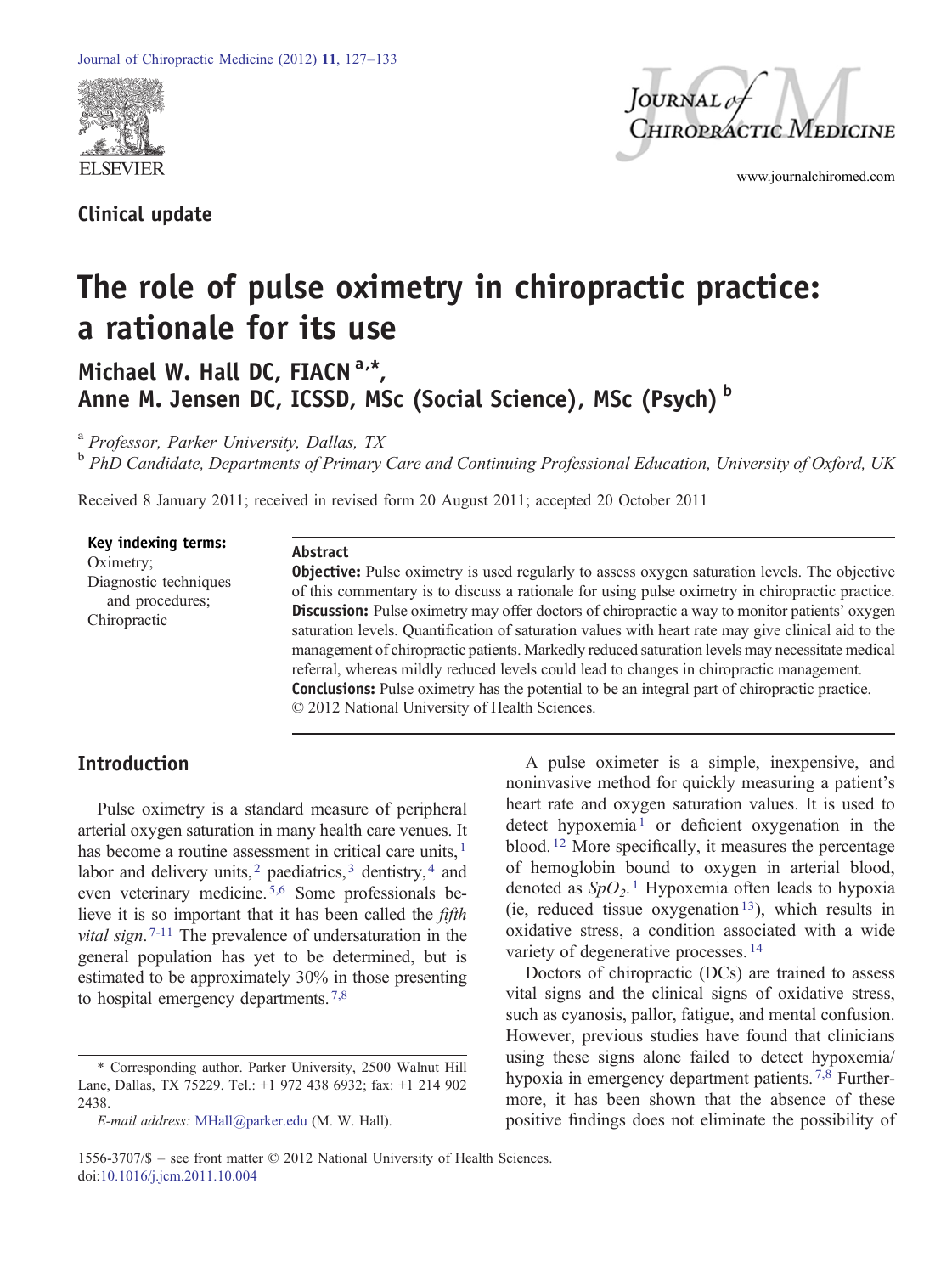serious cardiopulmonary or cerebrovascular disease[.](#page-4-0) [7,8,15](#page-4-0) Pulse oximetry, which has been shown to accurately and reliably detect undersaturation[,](#page-5-0) [16](#page-5-0) may improve DCs' ability to assess patients' risk of potentially life-compromising illnesses. The purpose of this article is to provide a rationale supporting the regular use of pulse oximetry in chiropractic practice.

# Conceptual model of pulse oximetry in a chiropractic setting

Pulse oximetry is used regularly in acute care settings, such as emergency departments and critical care units. Although there are not much data to date on its use in outpatient settings, it is becoming more widely used in such settings as general practices[,](#page-5-0)  $17-19$ pediatrics[,](#page-5-0) [20-22](#page-5-0) dentistry[,](#page-5-0) [23,24](#page-5-0) sport science[,](#page-5-0) [25](#page-5-0) acu-puncture[,](#page-5-0)  $26$  and even at home[.](#page-5-0)  $21,27$  The authors believe that there are strong arguments for its use within the chiropractic clinical practice.

The principal reasons that pulse oximetry should be used in chiropractic practice include the following:

- 1. Pulse oximetry allows for quick and reliable retrieval of oxygen saturation and heart rate values previously not readily obtained or used.
- 2. Pulse oximetry allows for immediate assessment of potentially hypoxic patients.
- 3. Pulse oximetry allows for important changes in patient management potentially influencing outcomes and safety.

The use of an oximeter in a chiropractic practice affords the practitioner a quick capture of both heart rate and oxygen saturation. Heart rate varies with many aspects of the clinical examination process, such as temperature, anxiety, pain, and altered sympathetic/ parasympathetic regulation[.](#page-5-0) [28](#page-5-0) If not for an oximeter, oxygen saturation altogether would not be captured during the routine chiropractic examination.

Use of palpation of peripheral pulses to check for patency of peripheral arteries has been shown to be of questionable accuracy[.](#page-5-0)<sup>[29-32](#page-5-0)</sup> A more reliable method to assess cardiovascular health is warranted. It has been recommended that patients at risk for hypoxic conditions be monitored using pulse oximetry[.](#page-4-0) [12,14](#page-4-0)[,33-37](#page-5-0) H[y](#page-5-0)poxia is commonly found in the elderly<sup>[38](#page-5-0)</sup> and those at risk for coronary vascular disease[,](#page-5-0) [39](#page-5-0) coronary artery disease[,](#page-5-0) [39](#page-5-0) sleep disordered breathing[,](#page-5-0) [39](#page-5-0) disorders of balance[,](#page-5-0) hypertension,<sup>[39](#page-5-0)</sup> chronic migraines, and anxiety and mood disorders[,](#page-5-0) [39](#page-5-0) all of which can be present within a population of chiropractic patients. See [Table](#page-2-0) [1](#page-2-0) for a complete list of clinical signs and symptoms indicating use of pulse oximetry.

## How it works

Pulse oximetry depends upon the optical character-istics of pulsating arterial blood[.](#page-4-0)<sup>[1](#page-4-0)</sup> Using the Beer-Lambert law on the absorption of light, the pulse oximeter has a pair of small light-emitting diodes that are placed on a translucent part of the patient's body, such as an earlobe or fingertip[,](#page-6-0)  $57$  and left in place for 5 minutes. One light-emitting diode emits red light and the other emits infrared light, which are absorbed at significantly different rates by oxygenated hemoglobin compared with deoxygenated hemoglobin.<sup>[1](#page-4-0)</sup> With each heart beat, the change in blood volume causes pulsating changes in the amounts of red and infrared light absorbed[.](#page-4-0)<sup>[1](#page-4-0)</sup> From this information,  $SpO<sub>2</sub>$  can be calculated using an algorithm programmed into the device. Most pulse oximeters display both the  $SpO<sub>2</sub>$ (in percentage saturation) and heart rate (in beats per minute) ([Fig 1\)](#page-2-0). It must be noted that detection of a pulse is imperative for the operation of a pulse oximete[r](#page-4-0)<sup>[1](#page-4-0)</sup>; therefore, attention must be given to the correct placement and use of the oximeter for its results to be meaningful.

Pulse oximetry norms have been established for SpO2, with values greater than 95% considered normal[.](#page-4-0)<sup>[1](#page-4-0)</sup> For most devices, accuracy to within  $2\%$ has become an acceptable standard; and most are considered sufficiently accurate and reliable for many clinical purposes[.](#page-5-0) [14,16](#page-5-0)[,58-60](#page-6-0)

## Interpreting results

Ideally, an oxygen saturation value of 100% or near 100% saturation is preferred for optimum efficiency. However, daytime  $SpO<sub>2</sub>$  values greater than 95% are considered normal by many[.](#page-4-0) [7,8,57,61](#page-4-0) Conversely, daytime values less than 90% are cause for alarm and immediate attention[.](#page-4-0)  $12, 13, 33, 34$  Because SpO<sub>2</sub> values may fall 4% to 6% or more at night, daytime values of 90% to 95% may mean nighttime values less than 90%, which would also be cause for concern. [13,34](#page-5-0) Chiropractors that detect daytime saturation values less than 97% should monitor this patient's  $SpO<sub>2</sub>$  each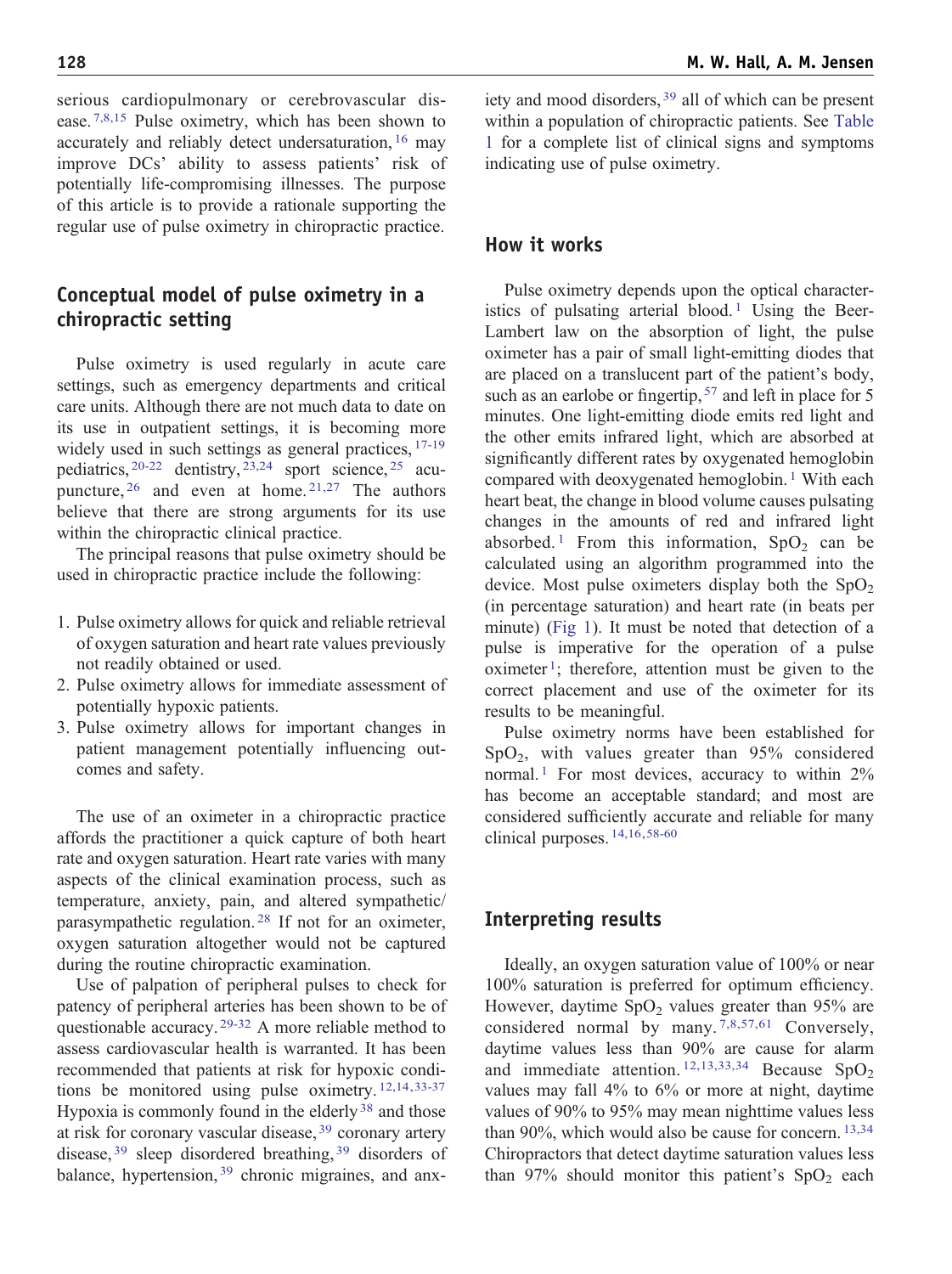<span id="page-2-0"></span>**Table 1** Signs and symptoms indicating use of pulse oximetry

Unusual anatomy (eg, barrel chest[\)](#page-6-0) $55$ 

#### Table 1 (continued)

| ÷ |
|---|
|---|

Signs [a](#page-6-0)nd symptoms of hypoxia<sup>[55](#page-6-0)</sup> Restlessness Altered or deteriorating mental status Increased heart rate Increased or decreased respiratory rate Cyanosis

Other signs or symptoms Hyperte[n](#page-6-0)sion<sup>[56](#page-6-0)</sup>

Critical signs and symptoms indicating use of pulse oximetry. COPD, chronic obstructive pulmonary disease; RBC, red blood cell.

visit, whereas values less than 90% should prompt immediate referral for medical assessment.

The pulse oximeter also displays the patient's heart rate and, when correlated with oxygen saturation level, can round out the clinical picture. See [Table 2](#page-3-0) for a suggested action plan for interpreting results. Other factors can also influence oxygen saturation levels; therefore, the chiropractic physician must bear this in mind when designing a patient management plan.

Furthermore, it must be noted that there is no evidence to date to suggest that chiropractic treatments can influence the outcome of pulse oximetry assessments. However, no evidence does not mean that there



Fig 1. Pulse oximeter—placement on right index finger.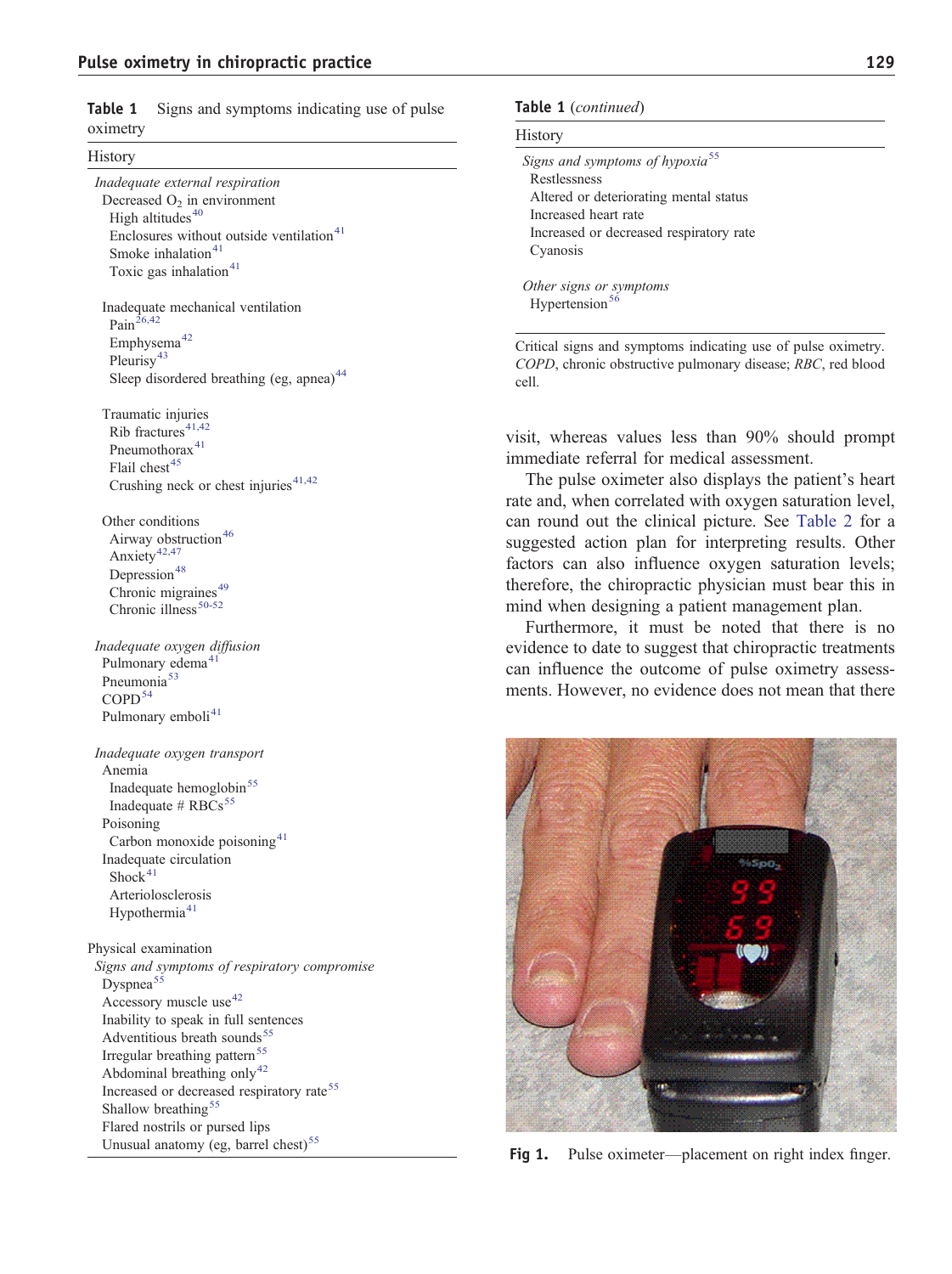| Daytime<br>$SpO2$ (%) <sup>34</sup> | Heart Rate                        | Interpretation                                          | Possible Risks                                                                          | Suggested Interventions                                                                                                                                                                                                                                                                                                                          |
|-------------------------------------|-----------------------------------|---------------------------------------------------------|-----------------------------------------------------------------------------------------|--------------------------------------------------------------------------------------------------------------------------------------------------------------------------------------------------------------------------------------------------------------------------------------------------------------------------------------------------|
| >97                                 | Normal                            | Good health markers <sup>1</sup>                        |                                                                                         | Education/awareness<br>Chiropractic adjustments<br>(spine, ribs, chest) $62$<br>Monitor periodically <sup>1</sup>                                                                                                                                                                                                                                |
|                                     | Elevated                          | Autonomic arousal <sup>47,63</sup>                      | Tension<br><b>Stress</b><br>Anxiety<br>Fear                                             | Education/awareness<br>Chiropractic adjustments<br>(spine, ribs, chest) $62$<br>Monitor periodically <sup>1</sup><br>Lifestyle/exercise/stress reduction <sup>63</sup>                                                                                                                                                                           |
|                                     | Decreased                         | Training induced <sup>64,65</sup>                       | Athletic heart syndrome                                                                 | Education/awareness<br>Chiropractic adjustments<br>(spine, ribs, chest) $62$<br>Monitor periodically <sup>1</sup>                                                                                                                                                                                                                                |
| 94-97                               | Normal, increased,<br>or decrease | Early stages of<br>lowered oxygenation <sup>1,11</sup>  | Fatigue<br>Malaise<br>Migraine<br>Sleep disturbance                                     | Education/awareness<br>Chiropractic adjustments<br>(spine, ribs, chest) $62$<br>Monitor each visit <sup>1</sup><br>Breathing exercises <sup>66</sup><br>Lifestyle/exercise/stress reduction <sup>63</sup><br>Possibly refer for medical assessment <sup>11</sup>                                                                                 |
| < 93                                |                                   | Normal or increase Cardiac dysfunction <sup>39,67</sup> | <b>TIA</b><br><b>Stroke</b><br>Neurological compromise<br>Dementia<br>CAD<br><b>CVD</b> | Education/awareness<br>Interprofessional communication/referral <sup>11</sup><br>Prescription oxygen <sup>17</sup><br>Ventilation assistance <sup>17</sup><br>Chiropractic adjustments<br>(spine, ribs, chest) $62$<br>Breathing exercises <sup>66</sup><br>Lifestyle/exercise/stress reduction <sup>63</sup><br>Monitor each visit <sup>1</sup> |
|                                     | Decreased                         | Autonomic abnormality <sup>28</sup>                     | All of the above                                                                        | Immediate referral <sup>11</sup>                                                                                                                                                                                                                                                                                                                 |

<span id="page-3-0"></span>**Table 2** Suggested interpretation of  $SpO<sub>2</sub>$  values

SpO2, oxygen saturation by pulse oximetry; TIA, transient ischemic attack; CAD, coronary artery disease; CVD, cardiovascular disease.

is no benefit; it simply means there is no evidence to date. Research in this domain is warranted.

## Limitations and suggested research

Although pulse oximetry may be a useful diagnostic tool, it does not offer a comprehensive description of the complete oxygen transport system. Pulse oximetry is one part of the thorough assessment of a patient's oxygenation status, which should also include assessment of oxygen delivery and perfusion systems, and the patient's ability to ventilate[.](#page-6-0)<sup>[57](#page-6-0)</sup> Specific physiologic factors may have an influence on the accuracy of the  $SpO<sub>2</sub>$  values obtained and, therefore, must be considered.

The oxygen-carrying capacity of blood may be hindered by cert[a](#page-6-0)in disease states, such as anemia<sup>[68](#page-6-0)</sup> or reduced or abnormal hemoglobin[.](#page-4-0)<sup>[1,57](#page-4-0)</sup> In addition, increased pH or decreased body temperature may increase hemoglobin's oxygen affinity, thereby making oxygen less available to tissues[.](#page-6-0) [57](#page-6-0) Low perfusion states will also result in inaccurate  $SpO<sub>2</sub>$  readings due to low signal of the pulsating flow of blood[.](#page-4-0)<sup>[1](#page-4-0)</sup> Therefore, caution is recommended with conditions such as peripheral neuropathie[s](#page-6-0) [57](#page-6-0) or peripheral artery disease[.](#page-6-0) [69](#page-6-0) Error may also be introduced with tremor or excessive movement because of signal loss, which may result in an underestimation of  $SpO<sub>2</sub>$ [.](#page-4-0) [1,57](#page-4-0)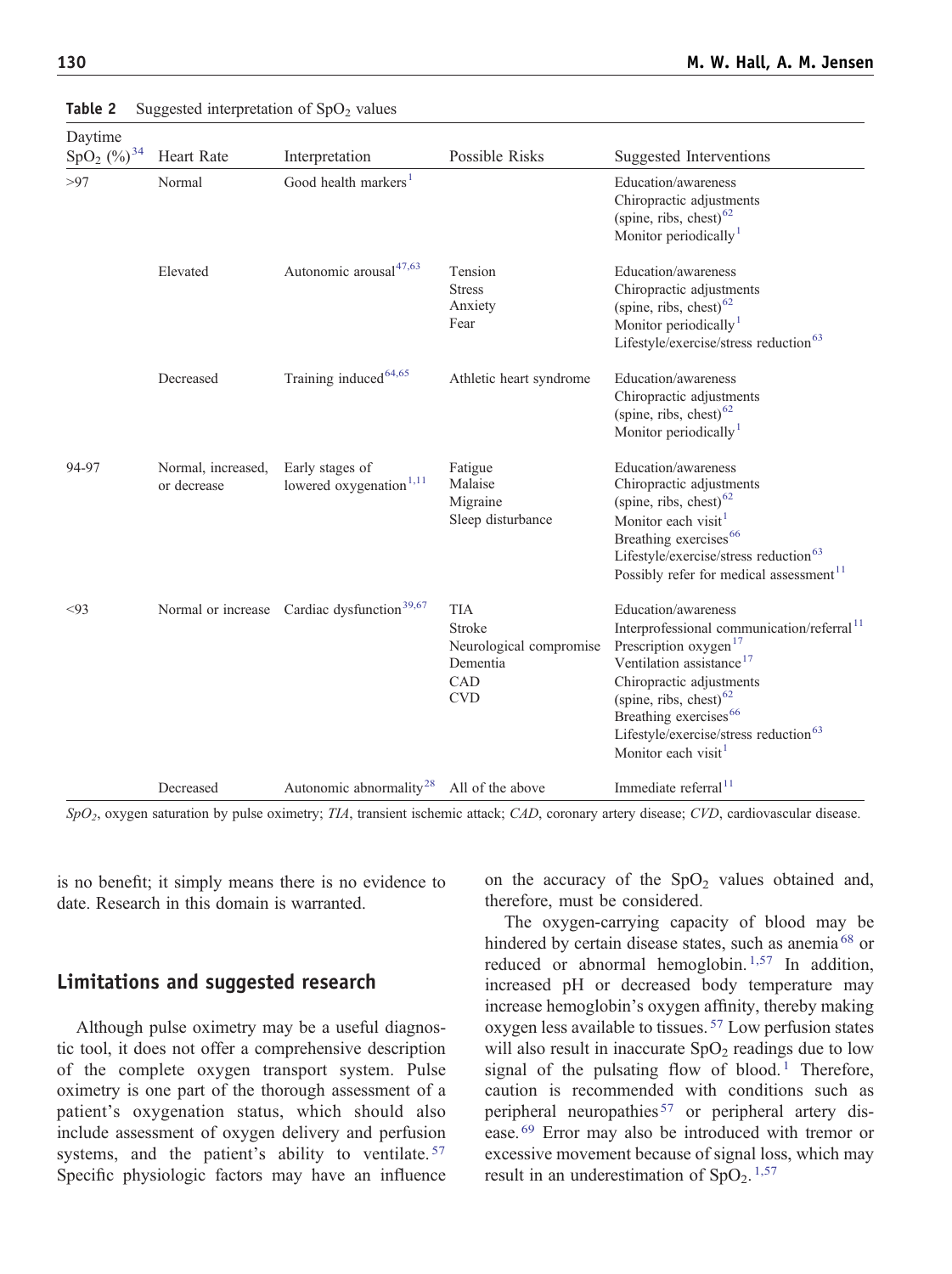<span id="page-4-0"></span>Sensor malpositioning can also result in inaccuracies. False-positive readings are common if the sensors detect excessive ambient light, such as from sunlight, fluorescent lights, infrared heating lights, or examination lights.<sup>1</sup> In adults, fingertip probes have been proven to be more accurate than earlobe probes, <sup>1</sup> whereas in children, ear probes were found to be more accurate than finger or toe probes. <sup>3</sup> Any discoloration of the nail bed or a dark nail polish may affect transmission of the light, resulting in an underestimation of  $SpO<sub>2</sub>$ . 1,57 On the other hand, darkly pigmented skin does not seem to impact pulse oximetry whereas severe jaundice or hyperbilirubinemia might have an impact if  $SpO<sub>2</sub>$  is less than 90%.<sup>1</sup>

The use of pulse oximetry may also be misleading in patients whose ability to ventilate is compromised, such as those with chronic obstructive pulmonary dis[e](#page-6-0)ase  $54,70$  or acute asthma[.](#page-6-0)  $71,72$  Although it may be helpful to monitor an acute exacerbation of these conditions, additional assessment must also be undertaken[.](#page-6-0) [54,70-72](#page-6-0) In addition to these physiological limitations, pulse oximetry also has technological limitations. As with any measuring device, the instrument is only as accurate as its empirical calibration. Despite this limitation, if using the same instrument to compare the same patient at different points in time, the degree of error can be minimized. <sup>1</sup> Error is especially minimized if saturation readings are greater than 80%. <sup>1</sup>

Because pulse oximetry has some accuracy limitations, practitioners must understand them fully to ensure effective use. Within these constraints, pulse oximetry can offer a valuable, noninvasive measure of arterial saturation.

Finally, because this article is a commentary, it does not offer evidence of the usefulness of pulse oximetry in chiropractic clinical practice. The purpose of this article is to propose a rationale for the use of this technology to assess patients presenting to DCs. Investigational studies are needed to establish if pulse oximetry has a place in a chiropractic setting. Future research should focus on the prevalence of undersaturation within chiropractic settings and on implementing pulse oximetry as an outcome measure to investigate chiropractic's therapeutic effect.

## Conclusion

As primary health care providers, DCs should be vigilant in detecting signs of oxidative stress or hypoxemia in their patients. It is the authors' belief that the utilization of pulse oximetry should be considered a standard part of the clinical examination in the chiropractic office. Oxygen saturation values are important determinants of health and the status of peripheral tissues. Quantification of saturation values with heart rate may give clinical aid to the management of the chiropractic patient. When used appropriately, pulse oximetry may offer DCs a safe and effective way to monitor patients' oxygen saturation levels.

# Funding sources and potential conflicts of interest

No funding sources or conflicts of interest were reported for this study.

## References

- 1. Jensen LA, Onyskiw JE, Prasad NGN. Meta-analysis of arterial oxygen saturation monitoring by pulse oximetry in adults. Heart Lung 1998;27(6):387-408.
- 2. van Dijk EJ, Vermeer SE, de Groot JC, van de Minkelis J, Prins ND, Oudkerk M, et al. Arterial oxygen saturation, COPD, and cerebral small vessel disease. J Neurol Neurosurg Psychiatry 2004;75(5):733-6.
- 3. Bilan N, Behbahan AG, Abdinia B, Mahallei M. Validity of pulse oximetry in detection of hypoxaemia in children: comparison of ear, thumb and toe probe placements. East Mediterr Health J 2010;16(2):218-22.
- 4. Jafarzadeh H, Rosenberg PA. Pulse oximetry: review of a potential aid in endodontic diagnosis. J Endod 2009;35(3): 329-33.
- 5. Allen JL. Pulse oximetry: everyday uses in a zoological practice. Vet Rec 1992;130(16):354-5.
- 6. Koenig J, McDonell W, Valverde A. Accuracy of pulse oximetry and capnography in healthy and compromised horses during spontaneous and controlled ventilation. Can J Vet Res 2003;67(3):169-74.
- 7. Mower WR, Myers G, Nicklin EL, Kearin KT, Baraff LJ, Sachs C. Pulse oximetry as a fifth vital sign in emergency geriatric assessment. Acad Emerg Med 1998;5(9):858-65.
- 8. Mower WR, Sachs C, Nicklin EL, Baraff LJ. Pulse oximetry as a fifth pediatric vital sign. Pediatrics 1997;99(5):681-6.
- 9. Neff TA. Routine oximetry: a fifth vital sign? Chest 1988; 94(2):227.
- 10. Tierney LM, Whooley MA, Saint S. Oxygen saturation: a fifth vital sign? West J Med 1997;166(4):285-6.
- 11. Tozzetti C, Adembri C, Modesti PA. Pulse oximeter, the fifth vital sign: a safety belt or a prison of the mind? Intern Emerg Med 2009;4(4):331-2.
- 12. Ali K, Cheek E, Sills S, Crome P, Roffe C. Day-night differences in oxygen saturation and the frequency of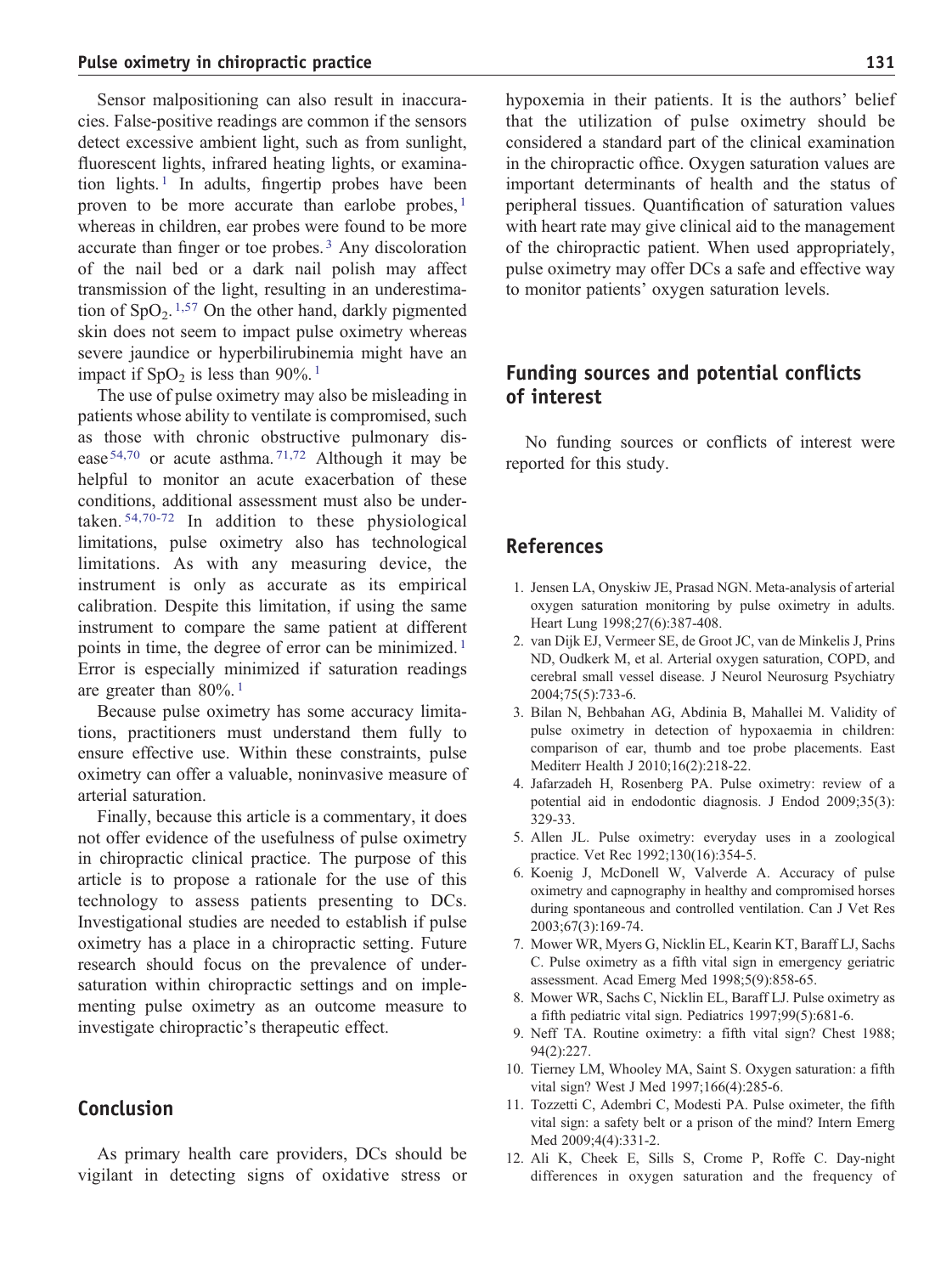<span id="page-5-0"></span>desaturations in the first 24 hours in patients with acute stroke. J Stroke Cerebrovasc Dis 2007;16(6):239-44.

- 13. Roffe C, Sills S, Halim M, Wilde K, Allen MB, Jones PW, et al. Unexpected nocturnal hypoxia in patients with acute stroke. Stroke 2003;34(11):2641-5.
- 14. Lee WW, Mayberry K, Crapo R, Jensen RL. The accuracy of pulse oximetry in the emergency department. Am J Emerg Med 2000;18(4):427-31.
- 15. Maneker AJ, Petrack EM, Krug SE. Contribution of routine pulse oximetry to evaluation and management of patients with respiratory illness in a pediatric emergency department. Ann Emerg Med 1995;25(1):36-40.
- 16. Louw A, Cracco C, Cerf C, Harf A, Duvaldestin P, Lemaire F, et al. Accuracy of pulse oximetry in the intensive care unit. Intensive Care Med 2001;27(10):1606-13.
- 17. Roberts CM, Franklin J, O'Neill A, Roberts RPL, Ide J, Hanley ML, et al. Screening patients in general practice with COPD for long term domiciliary oxygen requirement using pulse oximetry. Respiratory Medicine 1998;92(11):1265-8.
- 18. Potter VAJ. Pulse oximetry in general practice: how would a pulse oximeter influence patient management? Eur J Gen Pract 2007;13(4):216-20.
- 19. Ingram G, Munro N. The use (or otherwise) of pulse oximetry in general practice. Br J Gen Pract 2005;55(516):501-2.
- 20. Schidlow DN, Anderson JB, Klitzner TS, Beekman Iii RH, Jenkins KJ, Kugler JD, et al. Variation in interstage outpatient care after the Norwood procedure: a report from the Joint Council on Congenital Heart Disease National Quality Improvement Collaborative. Congen Heart Dis 2011;6(2):98-107.
- 21. Felemban O, Leroux K, Aubertin G, Miandy F, Damagnez F, Amorim B, et al. Value of gas exchange recording at home in children receiving non-invasive ventilation. Pediatr Pulmonol 2011;46(8):802-8.
- 22. Reséndiz Gómez F, Gómez Vera J, Orea Solano M. Pulse oxymetry in the diagnosis of asthma in children. Oximetría de pulso en el diagnóstico de asma en el niño 2004;51(3):102-6.
- 23. Pozzobon MH, de Sousa Vieira R, Alves AMH, Reyes-Carmona J, Teixeira CS, de Souza BDM, et al. Assessment of pulp blood flow in primary and permanent teeth using pulse oximetry. Dental Traumatol 2011;27(3):184-8.
- 24. Dunn-Russell T, Adair SM, Sams DR, Russell CM, Barenie JT. Oxygen saturation and diffusion hypoxia in children following nitrous oxide sedation. Pediatr Dent 1993;15(2):88-92.
- 25. Marca Fuertes C, Canales MG, Miguel-Tobal F, Escudero PM. The pulse oximetry and its use in maximal exercise test. La pulsioximetría y su aplicación en pruebas de esfuerzo máximo; 2010.
- 26. Ahmedov S. Pulse oximetry and acupuncture in patients with pain syndrome. Med Acupunct 2010;22(3):219-22.
- 27. Kacmarek RM. Noninvasive monitoring of respiratory function outside of the hospital. Respir Care 1990;35(7):719-27.
- 28. Guyton AC, Hall JE. Human physiology and mechanisms of disease. 10th ed. Philadelphia: W.B. Saunders Co.; 2000.
- 29. Cournot M, Boccalon H, Cambou JP, Guilloux J, Taraszkiewicz D, Hanaire-Broutin H, et al. Accuracy of the screening physical examination to identify subclinical atherosclerosis and peripheral arterial disease in asymptomatic subjects. J Vasc Surg 2007;46(6):1215-21.
- 30. Lundin M, Wiksten JP, Peräkylä T, Lindfors O, Savolainen H, Skyttä J, et al. Distal pulse palpation: is it reliable? World J Surg 1999;23(3):252-5.
- 31. Myers KA, Scott DF, Devine TJ, Johnston AH, Denton MJ, Gilfillan IS. Palpation of the femoral and popliteal pulses: a study of the accuracy as assessed by agreement between multiple observers. Eur J Vasc Surg 1987;1(4): 245-9.
- 32. Brearley S, Shearman CP, Simms MH. Peripheral pulse palpation: an unreliable physical sign. Ann R Coll Surg Engl 1992;74(3):169-71.
- 33. Cripps T, Rocker G, Stradling J. Nocturnal hypoxia and arrhythmias in patients with impaired left ventricular function. Br Heart J 1992;68(4):382-6.
- 34. Eguchi K, Kario K, Hoshide S, Ishikawa J, Morinari M, Shimada K. Nocturnal hypoxia is associated with silent cerebrovascular disease in a high-risk Japanese communitydwelling population. Am J Hypertens 2005;18(11):1489-95.
- 35. Lavie L. Oxidative stress and inflammatory consequences in obstructive sleep apnoea. Int J Respir Care 2006;2(1):21-4.
- 36. Muraki I, Tanigawa T, Yamagishi K, Sakurai S, Ohira T, Imano H, et al. Nocturnal intermittent hypoxia and metabolic syndrome; the effect of being overweight: the CIRCS study. J Atheroscler Thromb 2010;17(4):369-77.
- 37. Roffe C, Frohnhofen H, Sills S, Hodsoll J, Allen MB, Jones PW. Frequency of nocturnal hypoxia in clinically stable patients during stroke rehabilitation. Clin Rehabil 2010;24(3): 267-75.
- 38. Roth T, Holtmann BJ. Prevalence of nocturnal oxygen desaturation in patients admitted to a geriatric rehabilitation unit. J Sleep Res 1995;4(1):194-6.
- 39. Sommermeyer D, Schwaibold M, Schöller B, Grote L, Hedner J, Bolz A. Prediction of cardiovascular risk from peripheral pulse wave. IFMBE proceedings. Munich, Germany: Springer; 2009. p. 891-2.
- 40. Roach RC. Hackett PH. Frontiers of hypoxia research: acute mountain sickness. J Exp Biol 2001;204(18):3161-70.
- 41. Bledsoe BE, Porter RS, Cherry RA. Essentials of paramedic care update. 2nd ed. Upper Saddle River, NJ: Prentice Hall, 2003.
- 42. Braun SR. Respiratory rate and pattern. In: Walker HK, Hall WD, Hurst JW, editors. Clinical methods: the history, physical, and laboratory examinations. 3rd ed. Boston: Butterworths; 1990. p. 226-30.
- 43. Yim JY, Lee KH, Kyung JH, Chang JH, Cheon SH. A study of effect on pulmonary function of pleural effusion in tuberculous pleurisy patients. Tuberc Respir Dis 1996;43(4):491-9.
- 44. Chen NH, Chen MC, Li HY, Chen CW, Wang PC. A two-tier screening model using quality-of-life measures and pulse oximetry to screen adults with sleep-disordered breathing. Sleep Breathing 2010:1-8.
- 45. Bastos R, Calhoon JH, Baisden CE. Flail chest and pulmonary contusion. Semin Thorac Cardiovasc Surg 2008; 20(1):39-45.
- 46. Regal MAH, El Ghoneimy YA, Aljehani YM. Respiratory distress in patients with central airway obstruction. Indian J Thorac Cardiovasc Surg 2010:1-6.
- 47. Hoehn-Saric R. Anxiety and somatization. Int Congr Ser 2006: 368-72.
- 48. Cyranowski JM, Hofkens TL, Swartz HA, Salomon K, Gianaros PJ. Cardiac vagal control in nonmedicated depressed women and nondepressed controls: impact of depression status, lifetime trauma history, and respiratory factors. Psychosom Med 2011;73(4):336-43.